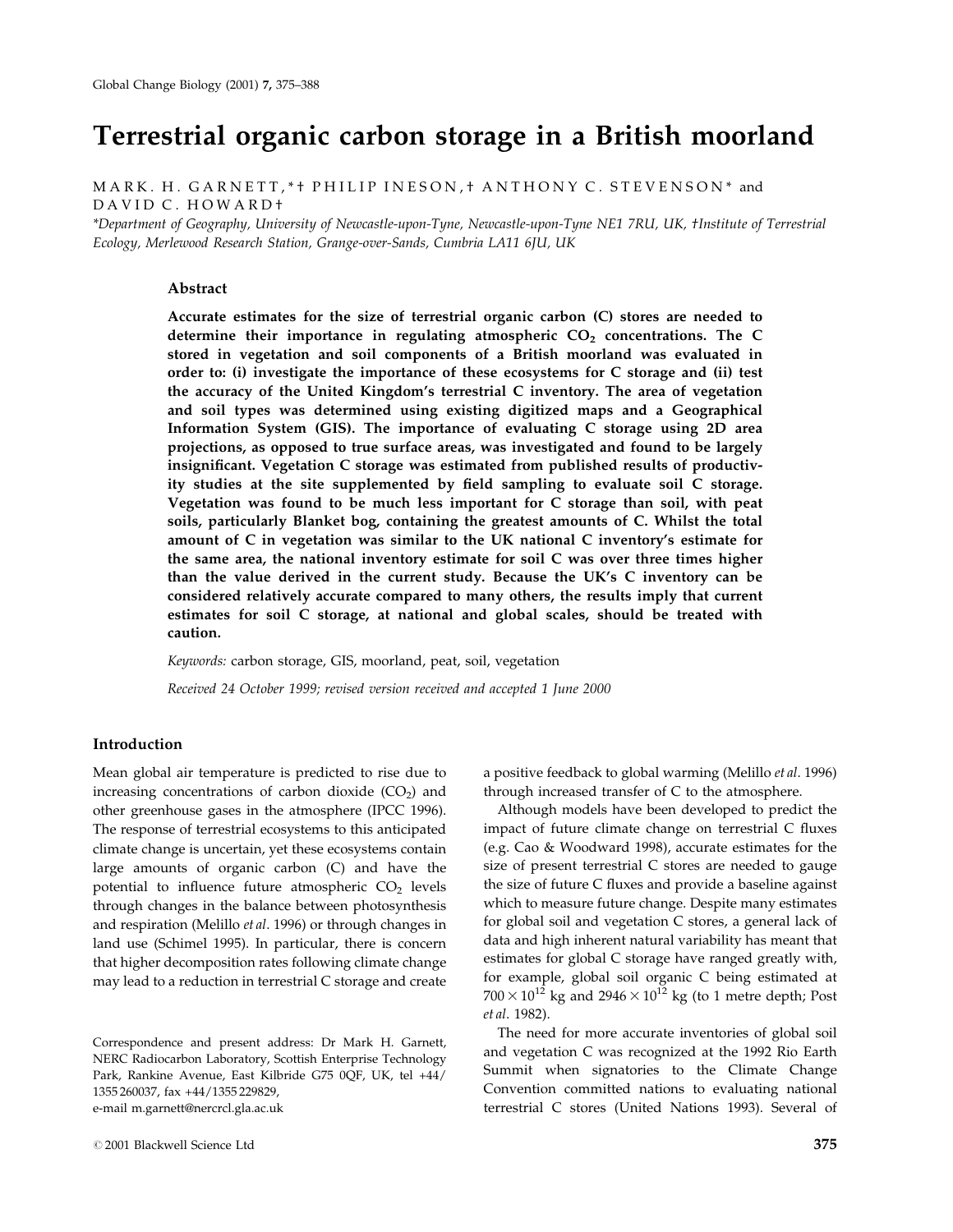these national inventories have now been published (e.g. United Kingdom, Milne & Brown 1997; New Zealand, Tate et al. 1997), and their accuracy needs to be assessed.

Terrestrial C storage is usually quantified by multiplying the area of vegetation and soil type by the average C stored per unit area (C content) for each vegetation and soil. Uncertainty in the accuracy of these inventories arises as a consequence of: (i) problems in the classification of vegetation and soil; (ii) inaccurate area estimates; and (iii) unrepresentative values for C content of soil and vegetation types. Furthermore, most C inventories use area estimates derived from traditional 2D map projections which, unless the subject area is perfectly flat, will be an underestimate of the true surface area.

We quantified terrestrial C storage within a British moorland in order to: (i) determine the importance of these ecosystems for C storage, and (ii) compare the data with those published within the UK's national C inventory. We have also investigated the importance of using true surface areas, as opposed to 2D areas, for estimating C storage.

# Materials and methods

#### Description of the study site

The Moor House National Nature Reserve (Fig. 1) in the northern Pennines of England was chosen for the study site. The Reserve can be considered typical of British moorland (Heal et al. 1975). It has a strong history of ecological research, being a major site in the International Biological Programme (Heal & Perkins 1978) and more recently in NERC's Terrestrial Initiative in Global Environmental Research (TIGER) programme (e.g. Ineson et al. 1998). As a result, Moor House provides a unique opportunity to quantify terrestrial C storage accurately because a large resource of detailed information, necessary for evaluating C stores, is already available.

Within Moor House, we defined a study area based on the 22 1-km<sup>2</sup> National Grid squares of the Ordnance Survey which fit entirely within the Reserve boundary (Fig. 2). This enabled our results to be compared directly with the UK national C inventory (Milne & Brown 1997) which contains a C-value for each square in the same 1-km grid system.

The vegetation of Moor House has been described and classified by Eddy et al. (1969) and a digitized version of their map has been used to illustrate the distribution of vegetation classes at the study site (Fig. 3). The dominant vegetation on the eastern side of the Reserve is typical for blanket mire (e.g. Calluneto-Eriophoretum) while extensive areas of upland grassland occur on the western side where slopes are steeper (Fig. 2).

The soils at Moor House have been mapped by Johnson & Dunham (1963; Fig. 4). The dominant soil type is Blanket bog although mineral soils are also represented. In areas where two or more soil types were repeatedly present, but changed from one to the other over short distances, the soils were mapped as complexes (Johnson & Dunham 1963). Hornung (1968) and Johnson & Dunham (1963) provide detailed descriptions of the soils at Moor House.

## Area of vegetation and soil types

We quantified  $C$  storage in each vegetation and soil type by multiplying their area within the study site by estimates for their C content. To make a comparison with the UK's national inventory we also calculated C storage for each square kilometre of the study site by determining the area of different vegetation and soil types in each  $1-km^2$  square. Digitized versions of the vegetation map of Eddy et al. (1969) and soils map of Johnson & Dunham (1963) were analysed using a geographical information system (GIS; Arc/Info<sup>o</sup>, ESRI Ltd) to determine the area of vegetation and soil types.

Inventories of terrestrial C are usually derived using 2D and not true surface areas, yet the area estimate which should be used for quantifying C stores depends on how the C content values are derived. For vegetation, C content is derived from measurements of aboveground biomass which are usually determined by clipping representative plots (typically  $0.5 \text{ m}^2$ ) and measuring the dry weight of vegetation removed (e.g. Forrest & Smith 1975). Because the area of these plots is measured along the surface of the ground, sloping plots with a true surface area of  $0.5 \text{ m}^2$  will have a smaller 2D area, depending on the severity of the slope. Consequently, vegetation C storage will be underestimated if these C content values are extrapolated using 2D areas. Therefore, vegetation C stores should be calculated by multiplying C content by the true surface area.

We investigated the impact of quantifying vegetation C storage at Moor House using true surface and 2D areas. 2D areas were determined directly from the digitized vegetation map while true surface areas were calculated using a digital elevation model (DEM). The DEM was constructed from a 10-m contour coverage of the study site using  $Arc/Info^{\circ}$ . This involved creating a triangular irregular network (TIN) where the surface of the study site was represented by sloping triangles (Peuker et al. 1978). True surface areas (and mean slopes) of the vegetation classes were calculated by combining the TIN with the digitized vegetation map of Moor House.

Unlike vegetation C stores, 2D areas should be used to evaluate soil C stores because the sampling methods for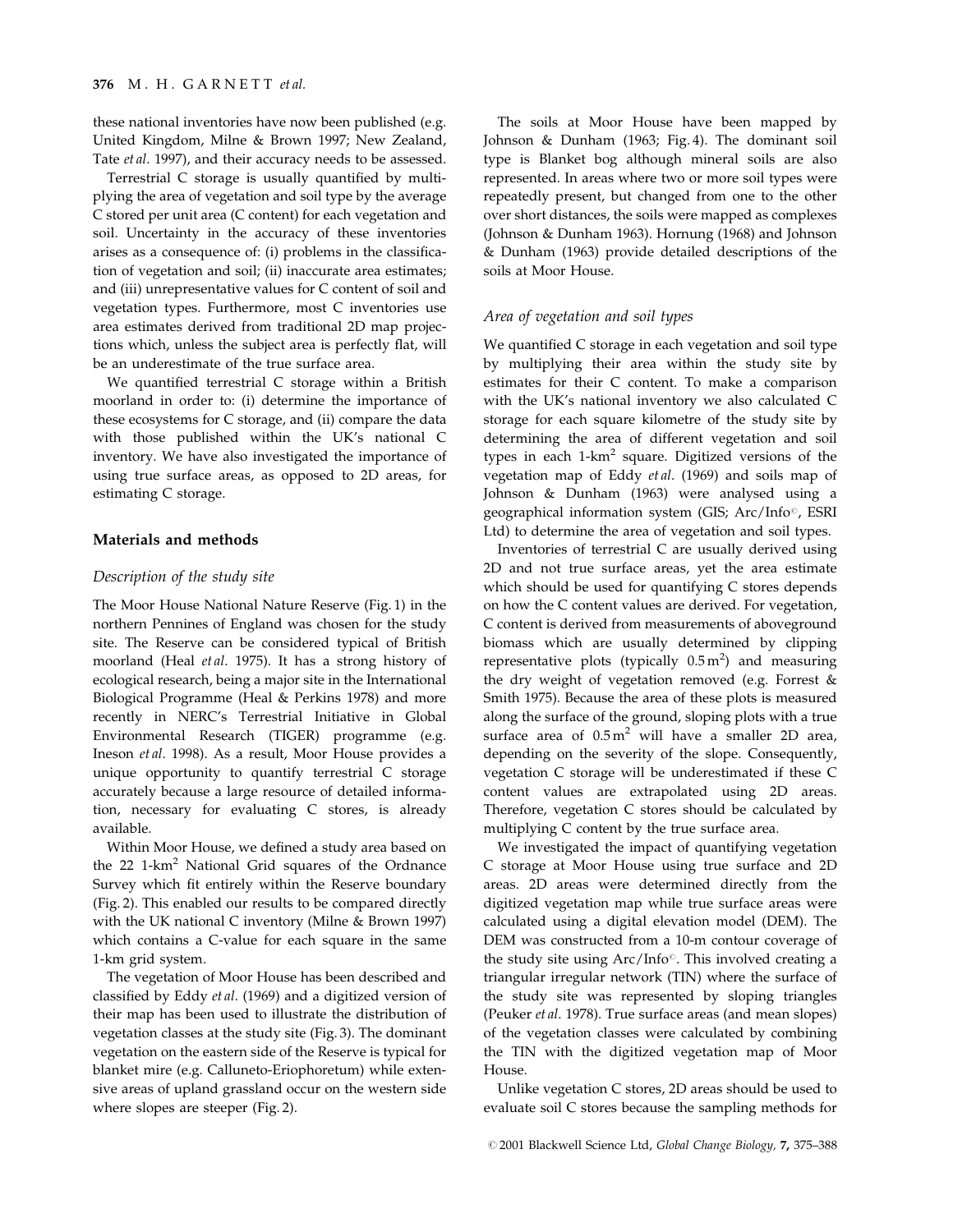

Fig. 1 Location of Moor House National Nature Reserve (NNR) within Great Britain.

soil C content account for variations in topography. Because soil profiles are traditionally sampled vertically, on sloping ground the depth sampled will be greater than the depth perpendicular to the slope. The increase in C storage per square metre resulting from this vertical sampling soil is directly proportional to the slope and therefore accounts for variations in topography.

## Quantification of C content

Because many detailed productivity studies had already been published for Moor House, the results of these studies were used to derive estimates of C content for vegetation classes. However, aboveground biomass values were not available for several of the minor vegetation classes and C storage estimates were based on results from other locations in the UK, or used values derived for similar classes measured at Moor House. Vegetation biomass was assumed to have a C concentration of 47% (Allen 1989).

Suitable records for estimating soil C storage for the site were lacking and therefore a programme of field sampling was undertaken. A total of 166 locations were investigated between October 1995 and September 1997, covering all soil types except the Valley bog and 'soil complexes'; records were already available for the Valley bog while the C storage of 'soil complexes' was derived assuming equal proportions of component soils. Sampling points were located randomly within a soil type and were distributed across the study site. However, the Red-brown limestone and Solifluxion creep soils were investigated as part of a separate study (Garnett 1998) and, although not truly randomly sampled, were from representative areas.

It was apparent from an early stage that the Blanket bog was likely to be of particular importance for C storage based on area, and therefore, this soil type was stratified according to vegetation class in an attempt to further improve the C storage estimate. It was expected that stratification by vegetation would lead to an improved estimate of C storage, as other studies have shown mire vegetation to be controlled strongly by hydrology (e.g. Bubier 1995), which is itself extremely important for peat accumulation (Clymo 1984). Fifty Blanket bog sampling points were investigated, the number in each strata being weighted according to the proportion of the total area of Blanket bog the strata occupied.

Because of the very different nature of the soils at Moor House it was necessary to use several alternative methods to collect soil samples. Organic soils were sampled using a stainless steel corer  $(5 \times 5 \times 100 \text{ cm})$ ; Cuttle & Malcolm 1979) and in most cases a complete vertical profile was collected. The profile was sectioned at depth intervals of 30, 50 and 100 cm and the complete samples retained and used to determine bulk density and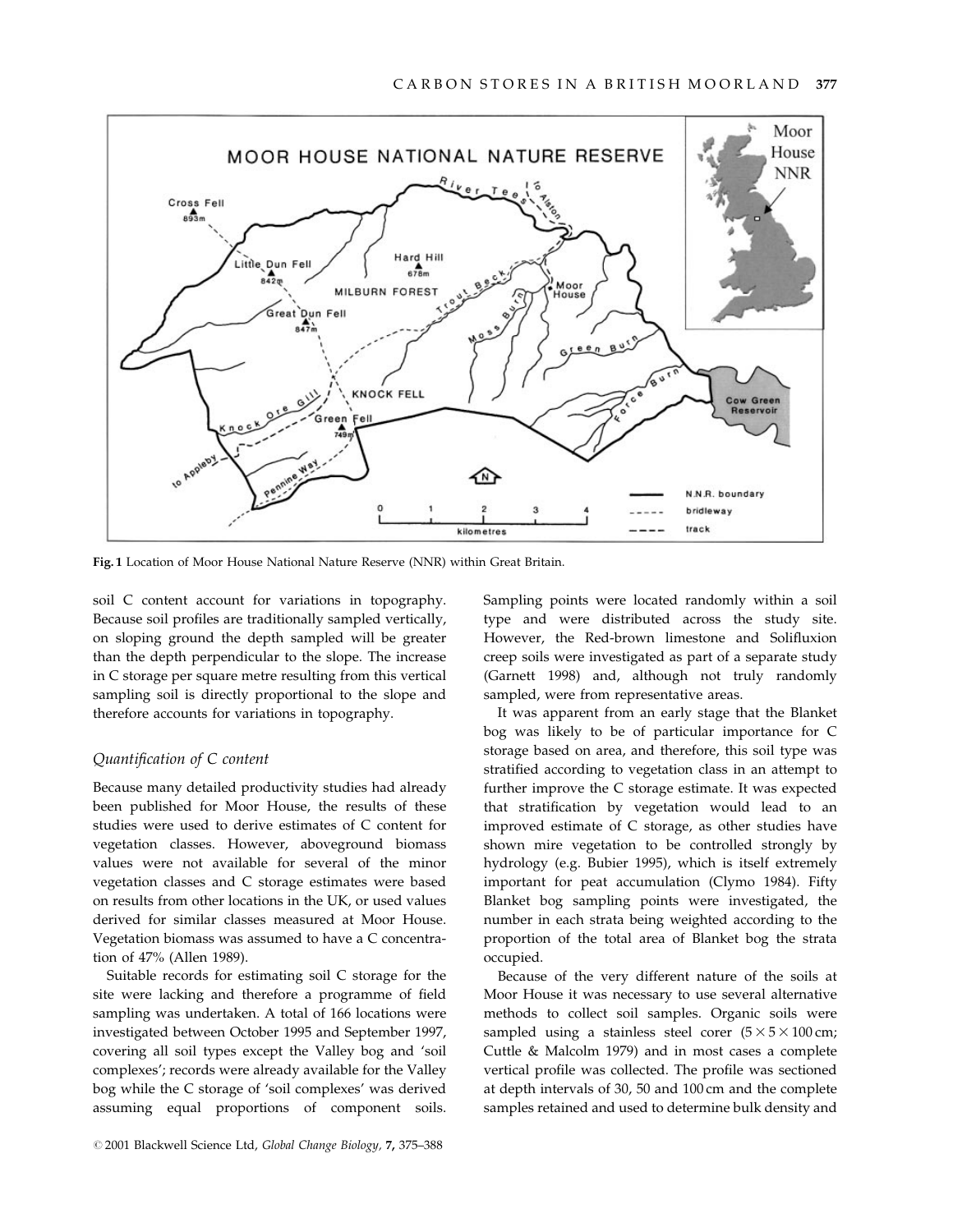

Fig. 2 Topography of Moor House NNR and location of the 22 1-km<sup>2</sup> squares of the study area. Reference numbers for each square are shown.

%C content. All other soils were sampled using a small cylindrical soil corer (diameter 3.6 cm and length 26 cm) or by digging pits and collecting representative samples from the profile in aluminium containers of known volume (bulk density tins).

All soil samples were oven dried (105 °C) to constant weight, sieved (2 mm mesh) and weighed to determine bulk density (dry mass divided by fresh volume). Loss on ignition (%LOI) was determined for each sample following the method of Allen (1989) and used to estimate the %C of the soil by applying a regression previously derived for Moor House soils (Bol et al. 1999). The C content (kg  $m^{-2}$ ) of individual soil types was calculated from the %C, depth and bulk density values.

# Results

# Vegetation C stores

Table 1 provides the 2D and true surface areas of vegetation classes within the study site. The Calluneto-

Eriophoretum class was dominant, covering about one third of the site. The true surface area of the entire site was only 1.2% greater than the 2D area, despite the varied topography (Fig. 2). As expected, the proportional increase in area was related directly to the severity of slopes with, for example, vegetation classes on the gently sloping blanket peat having a true surface area only slightly greater than the 2D.

Table 1 also presents values of aboveground biomass and C content for each vegetation class represented in the study area, together with the published sources of these data. The vegetation class with the highest C content was Pteridietum with mean aboveground biomass of  $1010 \text{ g m}^{-2}$ . Grasses mainly dominated the vegetation classes with the lowest C contents (e.g. Agrosto-Festucetum).

The total C stored in vegetation classes at Moor House is given in Table 1 and its spatial distribution presented in Fig. 5. Almost half of all vegetation C was in the Calluneto-Eriophoretum class with an estimated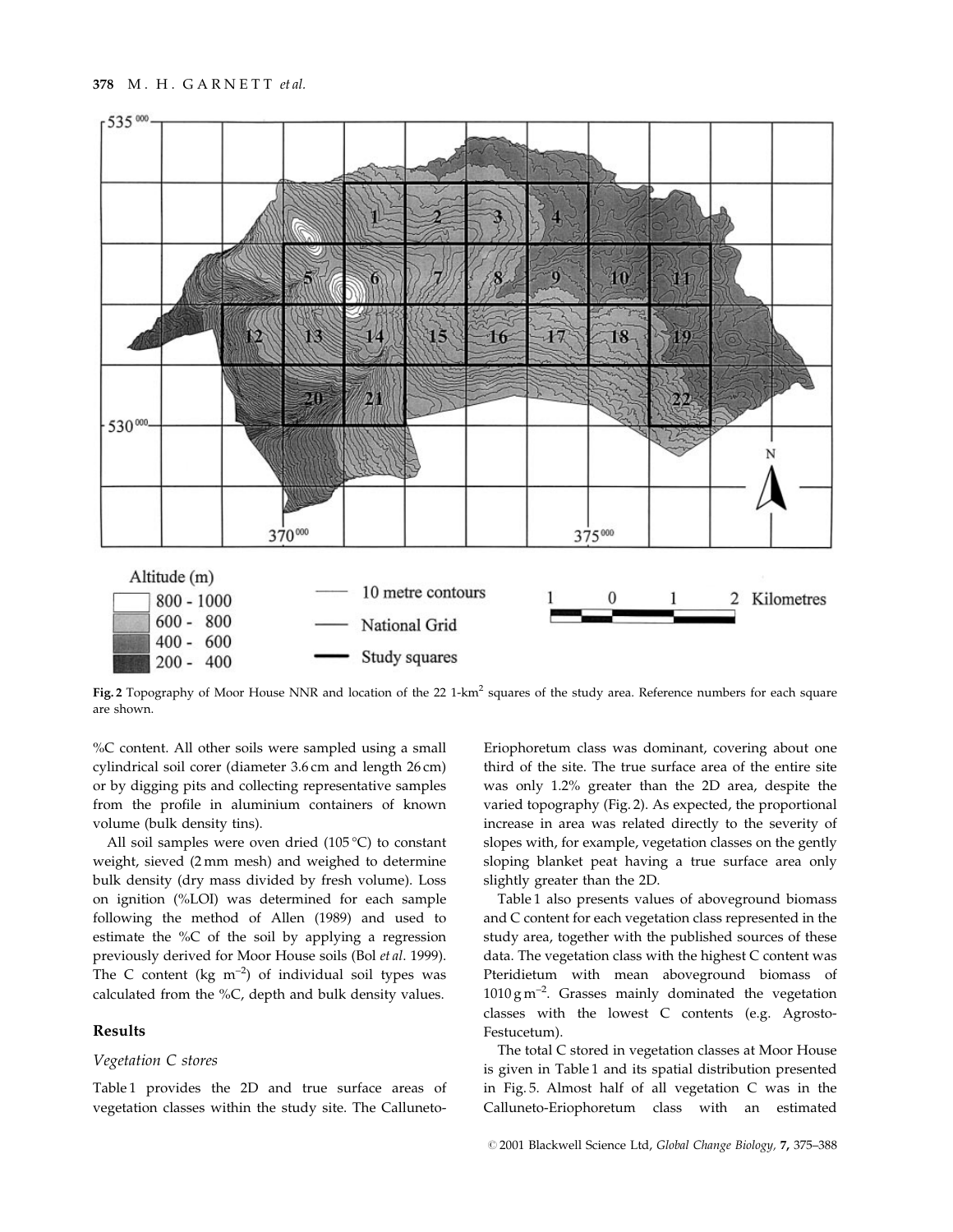

Fig. 3 Map of vegetation classes within the study area at Moor House NNR (derived from Eddy et al. 1969).



Fig. 4 Map of soil types within the study area at Moor House NNR (derived from Johnson & Dunham 1963). See Appendix for correlation between the Moor House soil types and FAO soil classes.

 $2.6 \times 10^6$  kgC, out of a total  $5.4 \times 10^6$  kg for the entire study area.

# Soil C stores

The 2D areas of soil types at Moor House are shown in Table 2. The dominance of Blanket bog within the study site is clear, with Calluneto-Eriophoretum bog occupying the greatest area.

It was noticed that a small amount of compaction occurred when coring the blanket bog and this was investigated to determine what effect it may have on the estimates of C storage. We determined from a range of sites that compression of between 1 and 7 cm (mean  $3.9 \pm 0.9$  cm; SE) occurred during coring. By inserting the corer and excavating the surrounding peat we observed from the peat stratigraphy that all compaction occurred in the top 30 cm of the core. Where necessary, we have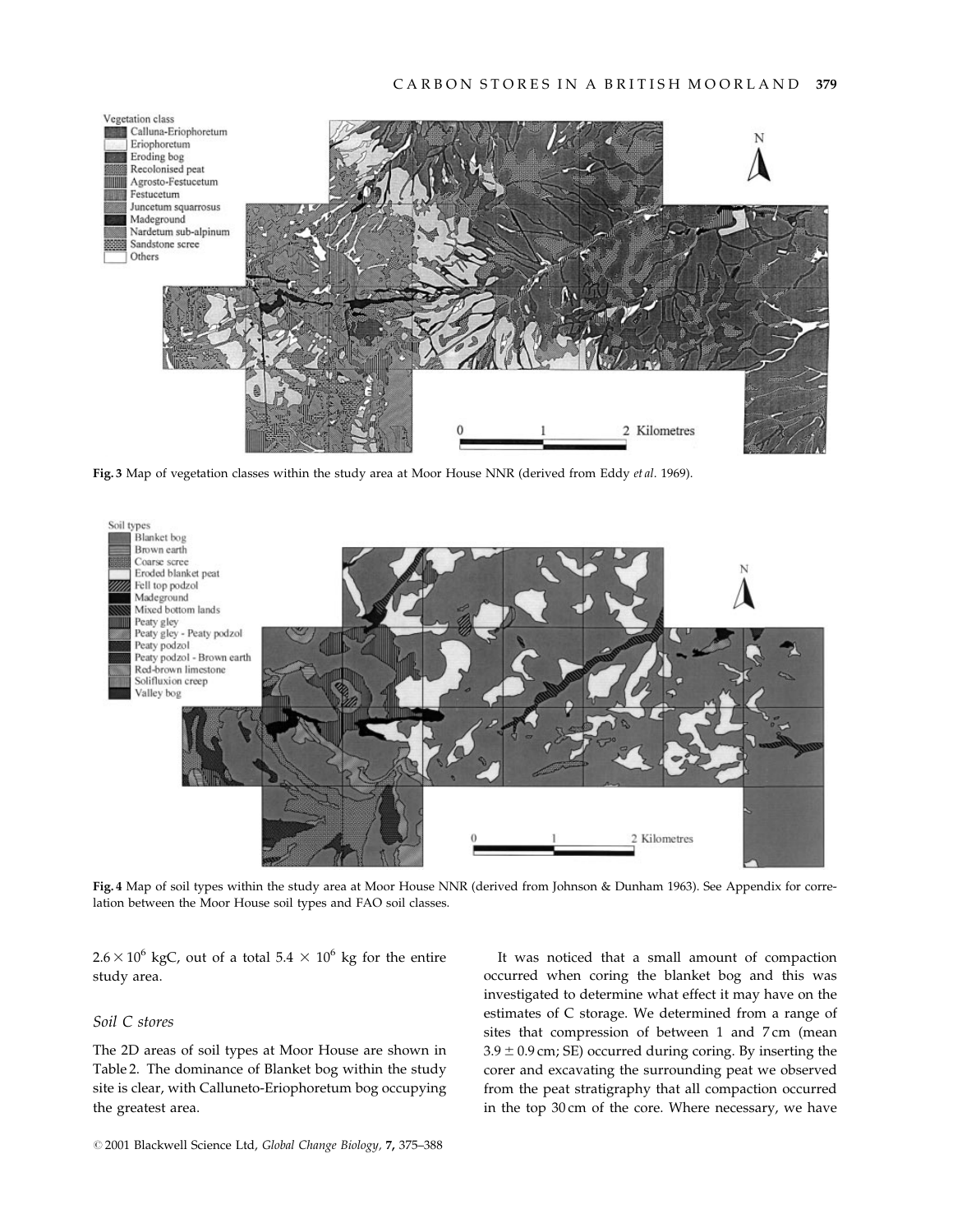# 380 M. H. GARNETT et al.

| Vegetation class         | True surface<br>area<br>$(m^2 \times 10^3)$ | 2D<br>area<br>$(m^2 \times 10^3)$ | Mean slope<br>(%) | Aboveground<br>biomass<br>$(g m^{-2})$ | C content<br>$(g m^{-2})$ | Total C<br>storage<br>$(kgC \times 10^3)$ | C storage<br>using 2D area<br>$(kgC \times 10^3)$ |
|--------------------------|---------------------------------------------|-----------------------------------|-------------------|----------------------------------------|---------------------------|-------------------------------------------|---------------------------------------------------|
| Calluneto-Eriophoretum   | 7415                                        | 7376                              | 7                 | $776^3$                                | 349                       | 2589                                      | 2576                                              |
| Eriophoretum             | 2919                                        | 2896                              | 11                | $432^4$                                | 194                       | 567                                       | 563                                               |
| Nardetum subalpinum      | 2634                                        | 2571                              | 22                | 250 <sup>1</sup>                       | 113                       | 296                                       | 289                                               |
| Recolonized peat         | 2181                                        | 2172                              | 8                 | 776 <sup>3</sup>                       | 349                       | 762                                       | 758                                               |
| Eroding bog              | 1834                                        | 1827                              | 7                 | 776 <sup>3</sup>                       | 349                       | 641                                       | 638                                               |
| Juncetum squarrosus      | 1731                                        | 1708                              | 16                | 275 5                                  | 124                       | 214                                       | 211                                               |
| Festucetum               | 1258                                        | 1224                              | 26                | $71$ <sup>5</sup>                      | 32                        | 40                                        | 39                                                |
| Agrosto-Festucetum       | 634                                         | 602                               | 34                | $46^{1}$                               | 21                        | 13                                        | 12                                                |
| Sandstone scree          | 455                                         | 431                               | 33                | $71$ <sup>5</sup>                      | 32                        | 15                                        | 14                                                |
| Sphagneto-Juncetum       | 294                                         | 291                               | 11                | $490^2$                                | 221                       | 65                                        | 64                                                |
| Madeground               | 282                                         | 278                               | 16                | $46^{1}$                               | 21                        | 6                                         | 6                                                 |
| Flushed gleys            | 252                                         | 248                               | 16                | $490^2$                                | 221                       | 56                                        | 55                                                |
| Sphagneto-Caricetum      | 229                                         | 226                               | 17                | $490^{2}$                              | 221                       | 50                                        | 50                                                |
| Calcareous springs       | 100                                         | 98                                | 18                | $490^2$                                | 221                       | 22                                        | 22                                                |
| Pteridietum              | 53                                          | 52                                | 24                | 1010 <sup>2</sup>                      | 455                       | 24                                        | 24                                                |
| Trichophoro-Eriophoretum | $\overline{2}$                              | $\overline{2}$                    | 7                 | 188 4                                  | 85                        | $\theta$                                  | $\boldsymbol{0}$                                  |
| Total                    | 22,273                                      | 22,000                            |                   |                                        |                           | 5360                                      | 5321                                              |

Table 1 True surface and 2D area, mean slope, C per square metre and total C storage in vegetation classes at Moor House based on true surface and 2D areas. The classes have been ordered by area.

Sources of biomass values: <sup>1</sup>Smith & Forrest (1978), <sup>2</sup>Pearsall & Gorham (1956), <sup>3</sup>Forrest (1971) in Smith & Forrest (1978), <sup>4</sup>Forrest & Smith (1975), <sup>5</sup>Rawes & Welch (1969).



Fig. 5 Map of vegetation C storage at Moor House derived in the present study.

therefore compensated for the effect of compression during coring by assuming an average compaction of 3.9 cm in the top 30 cm of each profile. However, this had only a minor effect on the results and reduced the total C storage estimate by less than 1%.

The C contents of each soil to different depths are shown with standard errors, where obtained (Table 2). The range of C contents for soil increased when considering soil C to increased depth; for example, soil C to 30 cm for most soils was between 10 and  $20 \text{ kg m}^{-2}$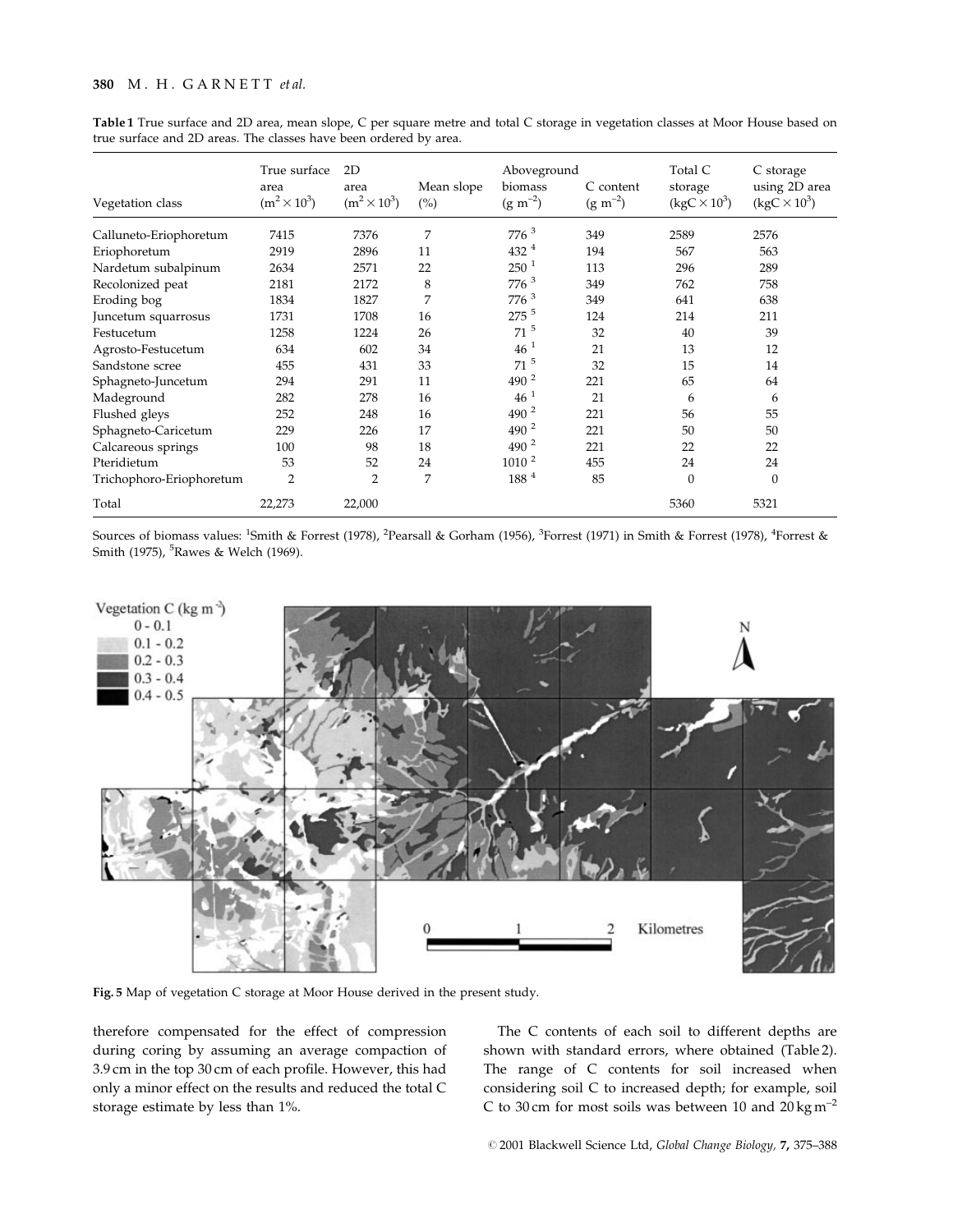|                                  | 2D area<br>$(m^2 \times 10^3)$ | Sampling<br>points | C content ( $\text{kg m}^{-2}$ ) |                |                 |                 |
|----------------------------------|--------------------------------|--------------------|----------------------------------|----------------|-----------------|-----------------|
| Soil type                        |                                |                    | Top 30 cm                        | Top 50 cm      | Top 100 cm      | Total depth     |
| Calluneto-Eriophoretum bog       | 7234                           | 25                 | $13.5 \pm 0.4$                   | $23.0 \pm 0.5$ | $44.6 \pm 1.5$  | $85.4 \pm 6.4$  |
| Eriophoretum bog                 | 2696                           | 8                  | $17.6 \pm 1.3$                   | $27.8 \pm 2.3$ | $35.6 \pm 3.5$  | $44.6 \pm 7.1$  |
| Recolonized bog                  | 2074                           | $\overline{4}$     | $13.1 \pm 2.0$                   | $21.0 \pm 4.0$ | $28.9 \pm 9.0$  | $45.2 \pm 24.7$ |
| Eroding bog                      | 1725                           | $\overline{4}$     | $11.9 \pm 3.8$                   | $19.8 \pm 6.1$ | $28.5 \pm 9.4$  | $50.7 \pm 30.0$ |
| Nardetum bog                     | 1423                           | 5                  | $14.5 \pm 1.4$                   | $24.8 \pm 3.9$ | $37.1 \pm 6.0$  | $37.5 \pm 6.1$  |
| Other blanket bog                | 1275                           | <b>NS</b>          | $14.1 \pm 0.5$                   | $23.4 \pm 0.9$ | $38.8 \pm 1.8$  | $63.8 \pm 5.4$  |
| Coarse scree <sup>a</sup>        | 1212                           | 3                  |                                  |                |                 | $11.6 \pm 2.0$  |
| Juncetum bog                     | 1186                           | 4                  | $13.1 \pm 3.2$                   | $21.2 \pm 6.4$ | $31.8 \pm 11.2$ | $31.8 \pm 11.2$ |
| Peaty gley                       | 900                            | 34                 | $12.1 \pm 0.8$                   | $15.4 \pm 1.2$ | $16.3 \pm 1.4$  | $16.3 \pm 1.4$  |
| Peaty gley-peaty podzol          | 496                            | <b>NS</b>          | 16.0                             | 17.6           | 18.1            | 18.1            |
| Peaty podzol <sup>a</sup>        | 377                            | 5                  |                                  |                |                 | $19.8 \pm 3.4$  |
| Mixed bottom lands               | 361                            | <b>NS</b>          | 8.0                              | 12.4           | 19.7            | 32.2            |
| Red-brown limestone <sup>b</sup> | 352                            | 16                 | $9.8 \pm 1.3$                    |                |                 | $12.0 \pm 1.7$  |
| Madeground <sup>a</sup>          | 290                            | 3                  |                                  |                |                 | $4.3 \pm 0.9$   |
| Peaty podzol-brown earth         | 179                            | <b>NS</b>          | 16.4                             | 18.7           | 19.5            | 19.5            |
| Solifluxion creep <sup>a</sup>   | 97                             | 24                 |                                  |                |                 | $2.9 \pm 0.2$   |
| Fell top podzol <sup>a</sup>     | 70                             | 3                  |                                  |                |                 | $13.6 \pm 4.6$  |
| Brown earth                      | 42                             | 28                 | $13.0 \pm 0.4$                   | $17.6 \pm 0.5$ | $19.2 \pm 0.8$  | $19.2 \pm 0.8$  |
| Valley bog                       | 13                             | <b>NS</b>          | 4.7                              | 7.0            | 16.7            | 256.4           |
| Total                            | 22,000                         |                    |                                  |                |                 |                 |

Table 2 Area (2D) and C per square metre (with standard error where available) in top 30 cm, 50 cm, 100 cm and total depth of soil types at Moor House. Soil types have been ordered by area. NS = not sampled.

<sup>a</sup> Soils with total depth <  $30 \text{ cm}$ ; <sup>b</sup> Soil with total depth <  $50 \text{ cm}$ 

Table 3 Total C stored in different soil types in top 30 cm, 50 cm, 100 cm and total depth of soil at Moor House. Soil types have been ordered by C stored in total soil depth.

|                            | Total C stored (kg $\times 10^6$ ) |           |            |                  |  |
|----------------------------|------------------------------------|-----------|------------|------------------|--|
| Soil type                  | Top 30 cm                          | Top 50 cm | Top 100 cm | Total soil depth |  |
| Calluneto-Eriophoretum bog | 97.9                               | 166.5     | 322.4      | 617.8            |  |
| Eriophoretum bog           | 47.5                               | 74.8      | 95.9       | 120.1            |  |
| Recolonized bog            | 27.1                               | 43.5      | 59.9       | 93.6             |  |
| Eroding bog                | 20.6                               | 34.1      | 49.1       | 87.4             |  |
| Other blanket bog          | 18.0                               | 29.8      | 49.5       | 81.4             |  |
| Nardetum bog               | 20.7                               | 35.2      | 52.8       | 53.4             |  |
| Juncetum bog               | 15.5                               | 25.1      | 37.7       | 37.7             |  |
| Peaty gley                 | 10.9                               | 13.8      | 14.7       | 14.7             |  |
| Coarse scree               | 14.1                               | 14.1      | 14.1       | 14.1             |  |
| Mixed bottom lands         | 2.9                                | 4.5       | 7.1        | 11.6             |  |
| Peaty gley-peaty podzol    | 7.9                                | 8.7       | 9.0        | 9.0              |  |
| Peaty podzol               | 7.5                                | 7.5       | 7.5        | 7.5              |  |
| Red-brown limestone        | 3.5                                | 4.2       | 4.2        | 4.2              |  |
| Peaty podzol-brown earth   | 2.9                                | 3.3       | 3.5        | 3.5              |  |
| Valley bog                 | 0.1                                | 0.1       | 0.2        | 3.4              |  |
| Madeground                 | 1.2                                | 1.2       | 1.2        | 1.2              |  |
| Fell top podzol            | 0.9                                | 0.9       | 0.9        | 0.9              |  |
| Brown earth                | 0.5                                | 0.7       | 0.8        | 0.8              |  |
| Solifluxion creep          | 0.3                                | 0.3       | 0.3        | 0.3              |  |
| Total                      | 300.0                              | 468.5     | 730.7      | 1162.6           |  |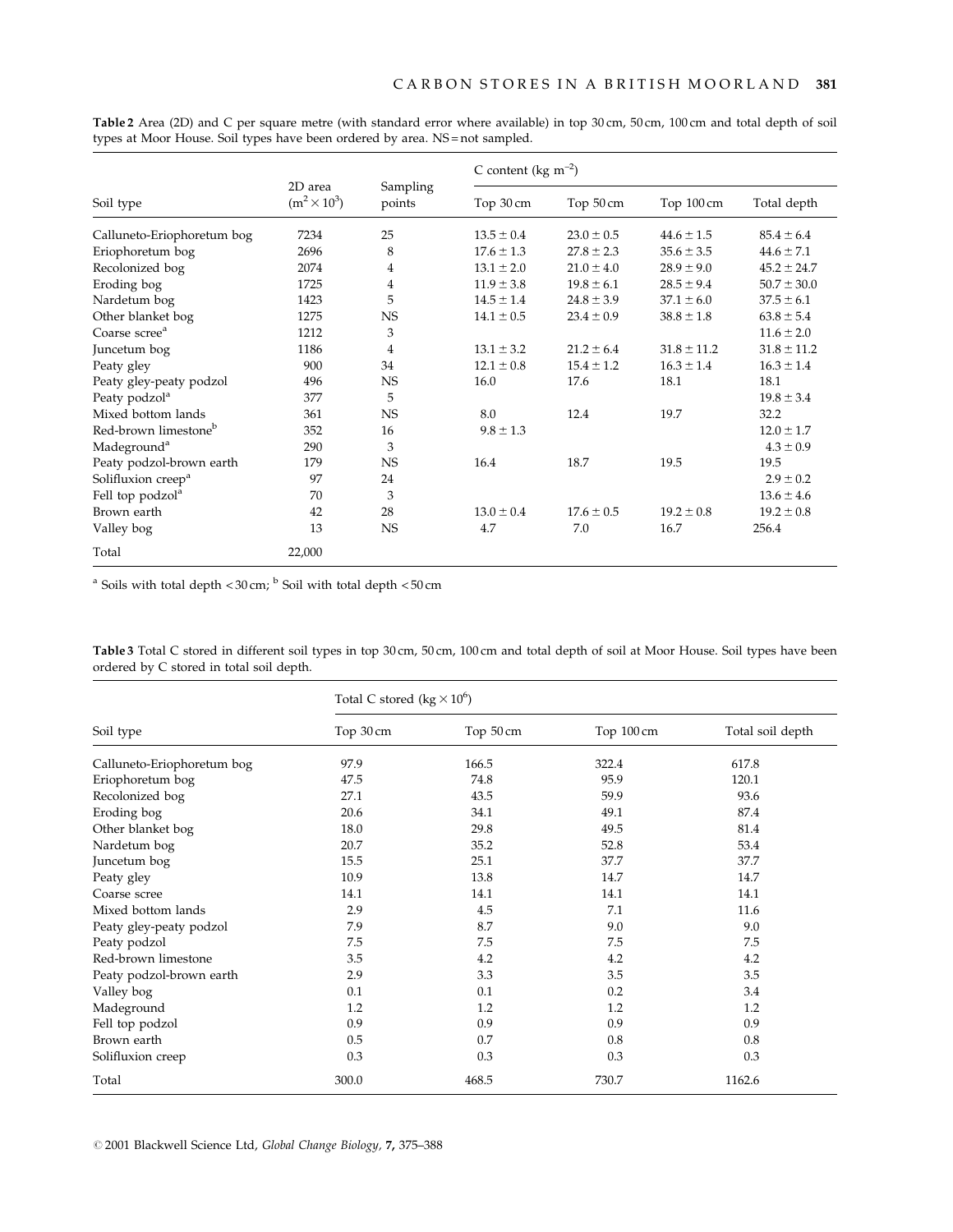

Fig. 6 Map of soil C storage at Moor House derived in the present study.

Table 4 Soil C in each 1-km<sup>2</sup> square at Moor House in top 30 cm, 50 cm, 100 cm and total soil depth derived in the current study. All units are kgC  $\times$  10<sup>6</sup>.

|                                  | Total C stored (kg $\times 10^6$ ) |              |               |                     |
|----------------------------------|------------------------------------|--------------|---------------|---------------------|
| Kilometre square<br>(see Fig. 2) | Top<br>30 cm                       | Top<br>50 cm | Top<br>100 cm | Total soil<br>depth |
| $\mathbf{1}$                     | 14                                 | 23           | 34            | 47                  |
| $\overline{2}$                   | 14                                 | 22           | 36            | 62                  |
| 3                                | 13                                 | 22           | 39            | 71                  |
| $\overline{4}$                   | 13                                 | 22           | 38            | 70                  |
| 5                                | 13                                 | 19           | 27            | 32                  |
| 6                                | 13                                 | 19           | 26            | 29                  |
| 7                                | 16                                 | 25           | 35            | 49                  |
| 8                                | 13                                 | 22           | 39            | 71                  |
| 9                                | 13                                 | 21           | 36            | 65                  |
| 10                               | 13                                 | 22           | 38            | 68                  |
| 11                               | 13                                 | 22           | 41            | 79                  |
| 12                               | 15                                 | 19           | 23            | 27                  |
| 13                               | 14                                 | 19           | 25            | 30                  |
| 14                               | 13                                 | 18           | 25            | 32                  |
| 15                               | 15                                 | 24           | 33            | 44                  |
| 16                               | 14                                 | 23           | 36            | 56                  |
| 17                               | 14                                 | 22           | 37            | 64                  |
| 18                               | 13                                 | 21           | 36            | 65                  |
| 19                               | 13                                 | 22           | 41            | 77                  |
| 20                               | 14                                 | 17           | 20            | 22                  |
| 21                               | 14                                 | 19           | 23            | 26                  |
| 22                               | 14                                 | 23           | 42            | 75                  |
| Total                            | 300                                | 469          | 731           | 1163                |

and from below  $10 \text{ kg m}^{-2}$  to more than  $100 \text{ kg m}^{-2}$  for total soil depth. Peat soils had the highest soil C content when considering the total depth (e.g. Valley bog and Calluneto-Eriophoretum bog), whereas some of the shallow mineral soils had considerably lower C-values (e.g. Solifluxion creep).

Table 3 shows the estimated C stored within each soil type for the entire study area to different soil depths. For all depths the blanket bog soil types contained the most C (particularly Calluneto-Eriophoretum) and although the Valley bog soil had by far the greatest C content in its full depth (Table 2), the total amount of C it contained was small compared to other soil types because of its small areal extent within the study area. The spatial variation in soil C storage (Fig. 6) clearly shows the importance of the different strata of blanket bog.

Table 4 displays the soil C storage values to different depths for each 1-km<sup>2</sup> square within the study site. Clearly, C storage increased when greater soil depth was considered, however, the extent of the increase depended on the soil types present in each square. For example, squares dominated by shallow soils only had slightly more soil C in the top 100 cm than in the top 30 cm (e.g. square 20; difference =  $6 \times 10^6$  kgC), whereas squares containing blanket bog had much greater amounts of C storage when considering the same depths (e.g. square 22; difference =  $28 \times 10^6$  kgC).

# Discussion

Reliable estimates of C storage are required to assess the importance of terrestrial ecosystems in the global C cycle,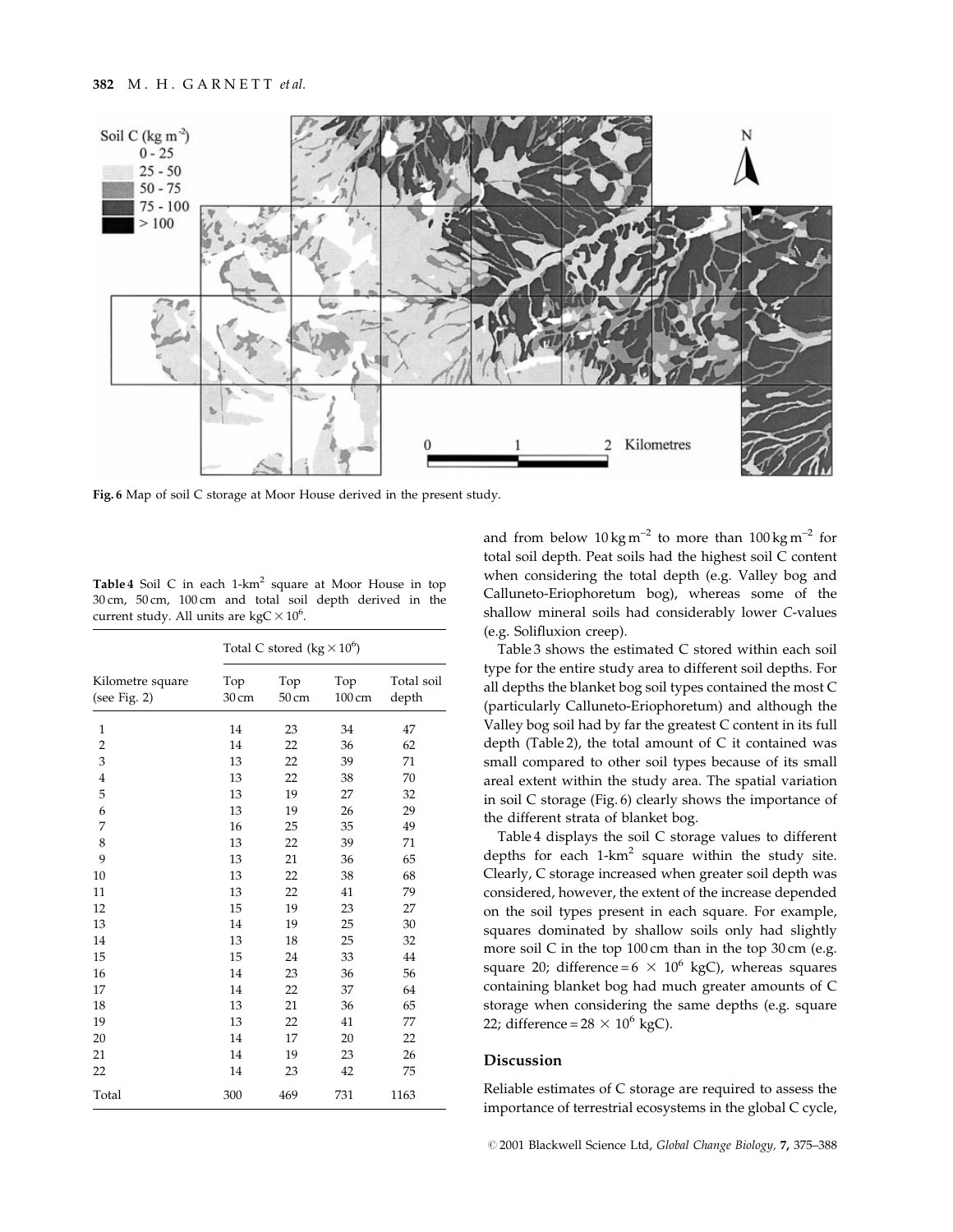particularly with the current need to understand the influence of terrestrial ecosystems on atmospheric  $CO<sub>2</sub>$ concentrations. Although it is the terrestrial  $C$  fluxes and not the size of C stores which directly affect atmospheric CO2 concentrations, inventories of present C stores are useful for providing baselines against which future change can be measured.

The usefulness of these C inventories depends on their accuracy and the detail of information available for quantifying C storage at Moor House provided a unique opportunity to test the accuracy of one such national C inventory. Although the UK has only a small proportion of the Earth's terrestrial C store, it contains about 13% of global blanket bogs (Lindsay et al. 1988) and the results from this verification exercise have implications for terrestrial C inventories elsewhere.

As with other terrestrial C inventories, uncertainty exists within (i) estimates of vegetation and soil area and (ii) the C contents assigned to vegetation and soil types (Batjes & Sombroek 1997).

Great care was taken in the present study to accurately determine the area of vegetation and soil types at the site. Areas were calculated using digitized versions of soil and vegetation maps of exceptional detail for an upland ecosystem. However, vegetation, and soils in particular, are very difficult to map and it is likely that some error was introduced during field surveying.

Uncertainty in the C content values for different vegetation classes can generally be considered low because the results of numerous productivity studies performed at the site were used, and the values were consistent between studies. However, there may be some inaccuracy in a few of the minor vegetation classes since no published values for these classes were available. The C contents assigned to these classes were based on values for similar vegetation classes although it is unlikely they significantly affect the overall C estimates since they represent a very small proportion of the study site (Table 1).

There is evidence to suggest that atmospheric N deposition may have increased at the site and therefore affected the vegetation C contents and distribution of vegetation classes since the original surveys (Gore 1968; Taylor et al. 1999). However, we have been unable to detect any consistent increases in C storage in our own recent measurements, and personal observation while undertaking field sampling at the site suggested that the distribution of vegetation classes had not significantly changed. Furthermore, the site has been managed as a Nature Reserve since 1952 and, therefore, there have been no recent changes in land-use (Heal & Smith 1978).

The main area of uncertainty in the estimates for soil C storage is believed to be the C content values assigned to soil types. Despite an extensive programme of field sampling, more representative estimates of C content could have been derived if the intensity of sampling had been higher. For example, the C content of several soils has been estimated from the mean of only three sampling points. Because time constraints limited the number of sampling locations investigated, the most intensive sampling was undertaken on soils which were expected to be most important for C storage; for example, a total of 50 Blanket bog sites were investigated, further sampling being largely hindered by the remoteness and inaccessibility of terrain. However, because sampling points were randomly located they can be considered representative and, although differences in the nature of soils meant several methods were used to obtain soil samples, comparison exercises between techniques suggested their accuracy for deriving C contents was consistent.

Compaction of peat samples while coring the blanket bog meant that a correction factor had to be used. Although alternative coring techniques which do not cause compaction could have been used (e.g. the freezecorer of Harden et al. 1997) the effect of compaction on the final C storage estimate was small.

Initial attempts at determining soil C investigated the importance of slope, aspect and altitude by studying the variation in soil C content with each of these variables. These studies were conducted on a mineral (Brown earth) and peat soil (Peaty gley) because it was thought that if soil C content was strongly influenced by any of these variables, a more accurate estimate of soil C could be produced using the DEM of the site. However, none of the variables were significantly correlated with soil C content and further attempts to derive C storage estimates using this approach were considered unnecessary (see Garnett 1998).

#### Vegetation C storage

The true surface area of the study site was calculated to be only 1.2% greater than the 2D area although the increase differed between vegetation classes. However, the classes which increased most on correction tended to be ones with the lowest C contents and the increase in the estimate for vegetation C storage, after considering true surface area, was a lower percentage than the increase in area alone (C in vegetation based on true surface area was only 0.7% higher than the 2D estimate; Table 1). Although the application of true surface areas to quantify the Moor House vegetation C may have improved the overall C storage estimate, the increased accuracy was small compared to the errors associated with other aspects of evaluating vegetation C stores.

The vegetation class with the greatest C storage was Calluneto-Eriophoretum as it covered the greatest area and had a higher C content than many of the other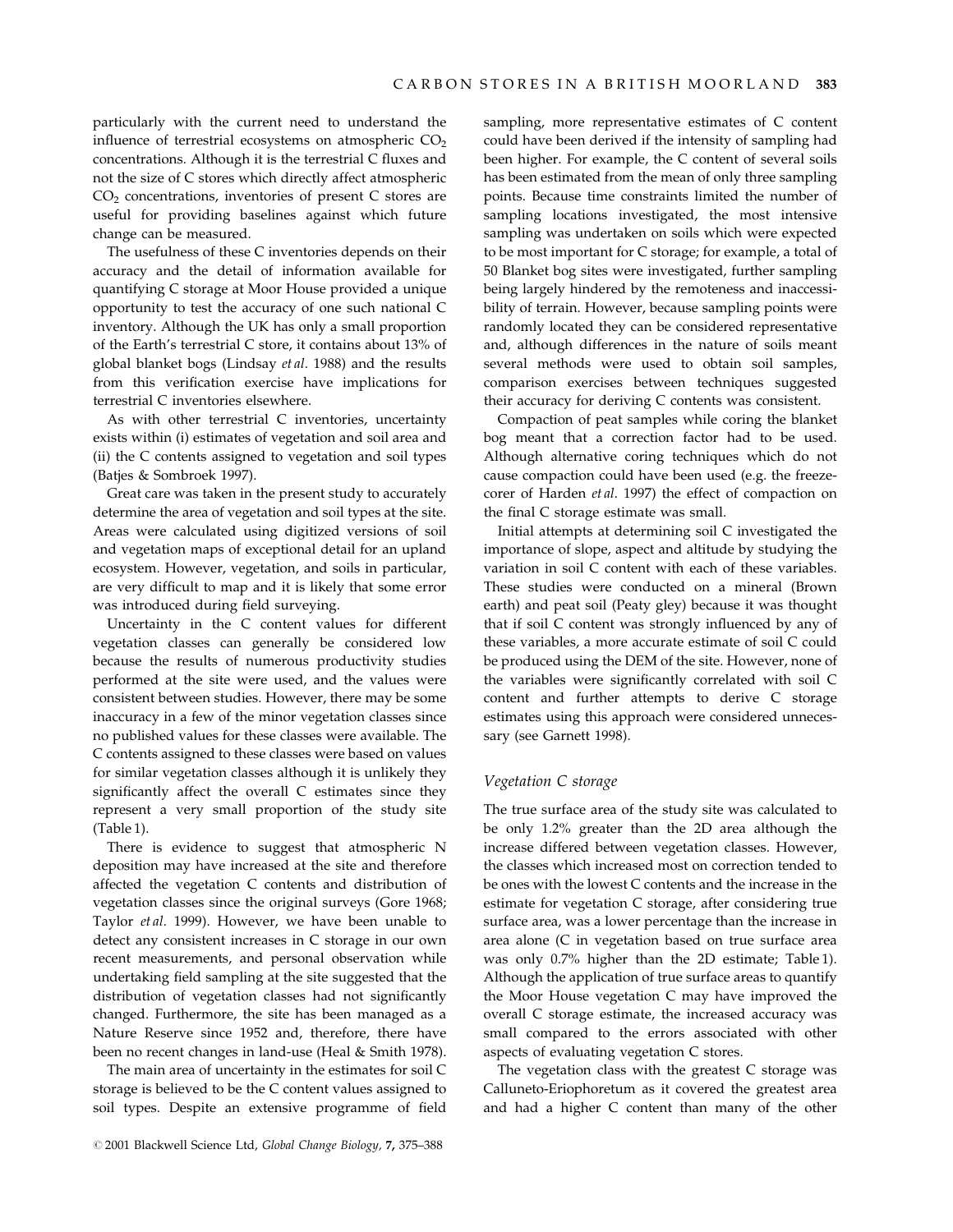# 384 M. H. GARNETT et al.

vegetation classes. The other classes associated with the blanket peat also had high C storage due to their large area and high C contents. The greater C storage of the moorland vegetation classes when compared with the grasslands was probably at least partly a result of sheep grazing on the Reserve; the grasslands are more intensively grazed than the moorland vegetation classes and therefore appear not to accumulate large amounts of aboveground biomass.

# Soil C stores

When considering only the top 30 cm, the Moor House soils generally had similar C contents. However, three soils had markedly lower values than the others, with Madeground and Solifluxion creep having low C contents due to the soils being less than 30 cm deep and having a low C concentration. The Valley bog soil type had a low C content in the top 30 cm because its bulk density was low near the surface (although its C concentration was high). When calculating C content to greater depths, the range in values increased because some soils were less than 30 cm deep and therefore their C content did not change, though other soils extended deeper (e.g. the Blanket bog soils) and their C contents increased. The nonblanket bog soil types, by definition, had a peaty layer of less than 30 cm (Johnson & Dunham 1963), and because nonpeaty layers had a lower C concentration, the nonBlanket bog soil types did not increase their C contents as much as the Blanket bog soils, when considering greater soil depths.

It was clear from the results that a high natural variability in C content occurs within soil types. The standard errors for the sampled soils reflect this (Table 2), but because only a few sampling locations were investigated for some soils in the current study, it is likely that considerable reductions in the size of the error terms could be achieved with further sampling.

The total amount of C stored in the soils of the 22 1-km<sup>2</sup> squares of the study site was  $1163 \times 10^6$  kg, although there was a wide range in the amount of C stored in the different soil types. As the range of C contents was highest when considering the total soil depth, the range in total C stored in each soil type was greatest when considering the total depth values. The soil type containing the most C was the Calluneto-Eriophoretum bog, a result of its large area and high C content. Though the Valley bog soil had, by far, the highest C content, it contained only a very small proportion of the study sites soil C since it covered only a very small area.

The soil C contained within individual kilometre squares in the study site varied greatly, being mainly a reflection of the proportion of Blanket bog soils in each square (Table 4). For example, square 20 contained a relatively small area of Blanket bog and had a total soil C storage of  $22 \times 10^6$  kg. However, square 22 was almost completely covered by Blanket bog and was estimated to contain  $75 \times 10^6$  kg of soil C.

The results clearly show that soils are far more important for C storage than vegetation in this ecosystem with soil containing at least 200 times more C than vegetation. The greater importance of soils for C storage has been shown in other studies; for example, Milne & Brown (1997) estimated soil C in Great Britain to be over 80 times greater than vegetation C, while Gorham (1991) estimated that vegetation accounted for only  $\approx 1.5\%$  of total terrestrial C in northern peatlands.

The importance of peat soils for C storage compared to mineral soils is clear at Moor House. Other studies have also shown peat soils to contain far greater amounts of C than other soils (see Post et al. 1982; Batjes 1996; Milne & Brown 1997). For example, Scottish peats have been estimated to contain between 46% (Milne & Brown 1997) and 75% (Howard et al. 1995) of the total soil C in Great Britain, while Eswaran et al. (1993) estimated C stored in histosols to be  $\approx$  22% of the global soil C pool, despite covering only 1.3% of the area.

# Comparison with the UK national C inventory

The total C stored in vegetation for each  $1-km^2$  of the study site is shown in Table 5, together with the estimates of vegetation C for the same  $1-km^2$  squares from the UK national C inventory. On the whole, the values derived in this case study were higher than the national inventory estimates. In a few squares (e.g. squares 5 and 13) the estimates were very similar, although in others the national inventory estimate was less than one third of the value provided by this case study (e.g. squares 3 and 8). At  $3.5 \times 10^6$  kg (Milne, pers. comm.), the overall estimate for vegetation C at Moor House by the national inventory was 35% lower than the case study value.

The squares where the difference between the case study and national inventory values was greatest tended to be on the eastern part of the study site where vegetation is dominated by heather moorland. In the case study, these vegetation classes were assigned a C content of  $349 \text{ gC m}^{-2}$  (e.g. Calluneto-Eriophoretum), although the equivalent values used in the national inventory were substantially lower (e.g.  $200 \text{ gC m}^{-2}$  for Heath and Bogs; Milne & Brown 1997).

Table 6 shows the values of soil C storage for each kilometre square determined in this case study and the national inventory for the  $22$  1-km<sup>2</sup> squares. The case study values used in this comparison were the values to a depth of 100 cm as these are comparable to the national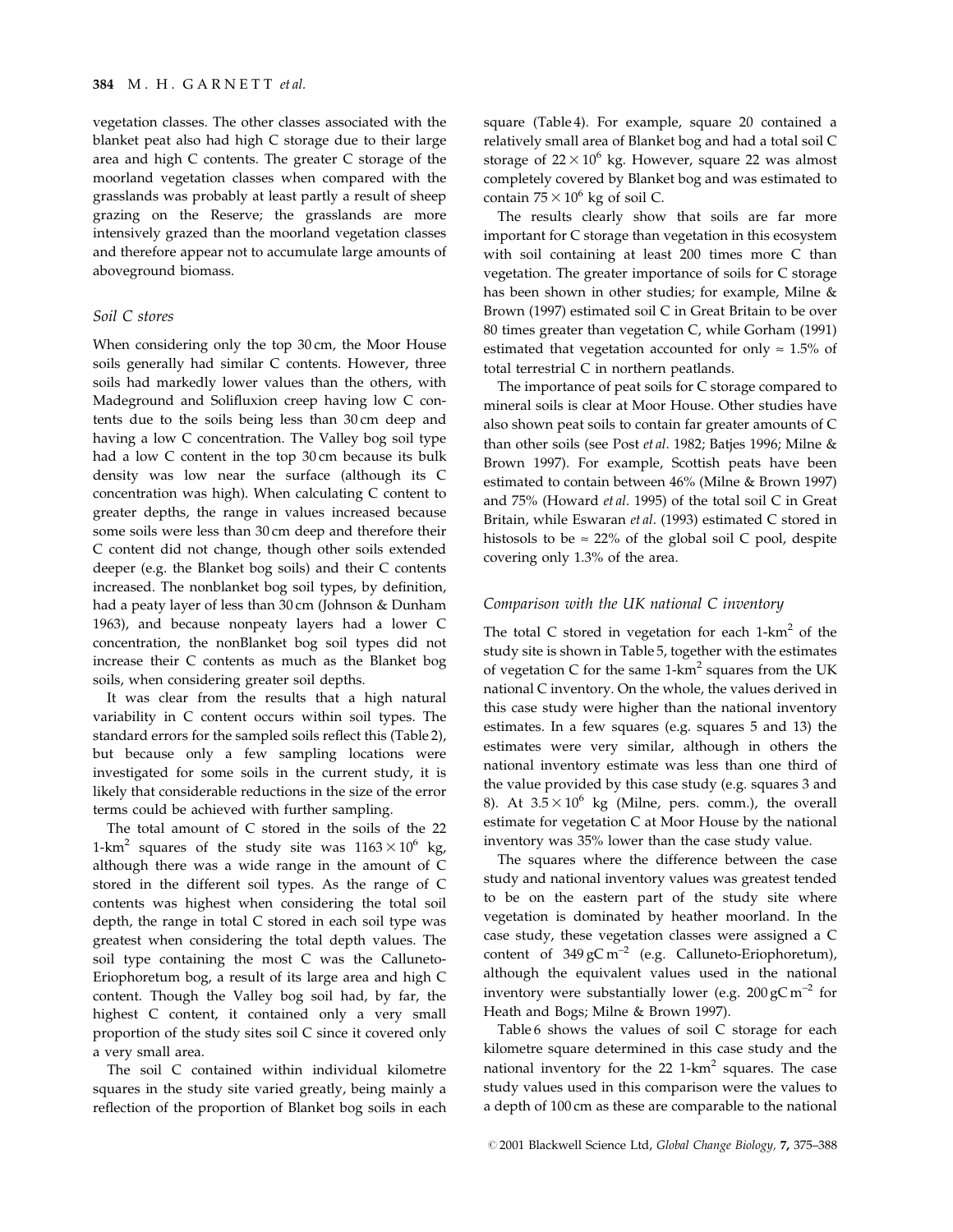Table 5 Vegetation C storage in each kilometre square of the study site, showing values derived in this study and the national inventory estimate. National inventory values provided by R. Milne, Institute of Terrestrial Ecology.

Table 6 Comparison of case study and national inventory estimates for soil C at Moor House, by kilometre square. All values are for the top 100 cm of soil. Units are  $kgC \times 10^6$ .

| Kilometre<br>square no.<br>(see Fig. 2) | Vegetation C<br>(this study)<br>$(kg \times 10^3)$ | Vegetation C<br>(national inventory)<br>$(kg \times 10^3)$ | Difference<br>$(kg \times 10^3)$ |
|-----------------------------------------|----------------------------------------------------|------------------------------------------------------------|----------------------------------|
| $\mathbf{1}$                            | 223                                                | 122                                                        | 101                              |
| $\overline{2}$                          | 310                                                | 137                                                        | 173                              |
| 3                                       | 340                                                | 98                                                         | 242                              |
| $\overline{4}$                          | 343                                                | 227                                                        | 116                              |
| 5                                       | 106                                                | 115                                                        | $-9$                             |
| 6                                       | 129                                                | 107                                                        | 22                               |
| 7                                       | 232                                                | 140                                                        | 92                               |
| 8                                       | 326                                                | 86                                                         | 240                              |
| 9                                       | 328                                                | 199                                                        | 129                              |
| 10                                      | 311                                                | 391                                                        | $-81$                            |
| 11                                      | 335                                                | 256                                                        | 79                               |
| 12                                      | 129                                                | 156                                                        | $-27$                            |
| 13                                      | 129                                                | 122                                                        | 7                                |
| 14                                      | 145                                                | 113                                                        | 32                               |
| 15                                      | 218                                                | 132                                                        | 86                               |
| 16                                      | 249                                                | 142                                                        | 107                              |
| 17                                      | 299                                                | 136                                                        | 163                              |
| 18                                      | 346                                                | 189                                                        | 157                              |
| 19                                      | 332                                                | 142                                                        | 190                              |
| 20                                      | 107                                                | 131                                                        | $-24$                            |
| 21                                      | 109                                                | 135                                                        | $-26$                            |
| 22                                      | 317                                                | 212                                                        | 105                              |
| Total                                   | 5360                                               | 3488                                                       | 1872                             |
|                                         |                                                    |                                                            |                                  |

|                                     | Total C storage ( $\text{kg} \times 10^6$ ) |                                   |            |  |  |
|-------------------------------------|---------------------------------------------|-----------------------------------|------------|--|--|
| Kilometre<br>square<br>(see Fig. 2) | Soil C<br>(this case<br>study)              | Soil C<br>(national<br>inventory) | Difference |  |  |
| $\mathbf{1}$                        | 34                                          | 113                               | 80         |  |  |
| $\overline{\mathbf{c}}$             | 36                                          | 113                               | 77         |  |  |
| 3                                   | 39                                          | 113                               | 74         |  |  |
| $\overline{4}$                      | 38                                          | 113                               | 75         |  |  |
| 5                                   | 27                                          | 113                               | 86         |  |  |
| 6                                   | 26                                          | 113                               | 87         |  |  |
| 7                                   | 35                                          | 113                               | 78         |  |  |
| 8                                   | 39                                          | 113                               | 74         |  |  |
| 9                                   | 36                                          | 113                               | 77         |  |  |
| 10                                  | 38                                          | 113                               | 75         |  |  |
| 11                                  | 41                                          | 113                               | 73         |  |  |
| 12                                  | 23                                          | 113                               | 90         |  |  |
| 13                                  | 25                                          | 113                               | 88         |  |  |
| 14                                  | 25                                          | 113                               | 88         |  |  |
| 15                                  | 33                                          | 113                               | 80         |  |  |
| 16                                  | 36                                          | 113                               | 77         |  |  |
| 17                                  | 37                                          | 113                               | 76         |  |  |
| 18                                  | 36                                          | 113                               | 77         |  |  |
| 19                                  | 41                                          | 113                               | 72         |  |  |
| 20                                  | 20                                          | 113                               | 93         |  |  |
| 21                                  | 23                                          | 34                                | 11         |  |  |
| 22                                  | 42                                          | 113                               | 71         |  |  |
| Total                               | 731                                         | 2412                              | 1681       |  |  |

inventory values (the national inventory calculated soil C in England and Wales to a depth of 100 cm).

In all kilometre squares the case study values were lower than the national inventory values, with considerable differences between the two estimates for most squares; the national inventory value was about three times higher than the case study value in most squares and over five times higher in square 20. The square with the lowest difference between the two estimates was square 21, the only square which had been assigned, by the national inventory, a C storage value lower than the  $113 \times 10^6$  kg estimated for the other squares.

When considering the 22 complete squares of the study site, the national inventory estimate was over three times higher than the case study value. There are several reasons that may account for these differences. The national inventory is based on soil maps of lower resolution than the one used in the case study. Furthermore, the resolution was even lower in the national inventory because only the dominant soil from each  $1-km^2$  square was used to derive C storage estimates (Milne & Brown 1997). For example, in the national inventory most  $1-km^2$  squares in the study site were classed as Winter Hill soil because the maps used by the national inventory indicated this was the dominant soil series in the squares. The C storage of each kilometre square classed as Winter Hill was derived using an estimate of C content for this soil type. Because 21 of the 22 squares at Moor House had been classified as Winter Hill, all but one of the squares had a C storage of  $113 \times 10^6$  kg. Square 21 was classified as Wilcocks peaty gley because this soil was dominant, and had a lower C store of  $34 \times 10^6$  kg. Since the national inventory simplified each kilometre square to only one soil type, variation within the square was overlooked, resulting in inaccuracies.

The kilometre square with the most similar C storage value in the two inventories was square 21. This suggests that the process of generalizing the squares to a single soil type, as in the national inventory, resulted in a misclassification of squares, or that the original soil maps used in the national inventory were inaccurate. Alternatively, the value of C content for the Winter Hill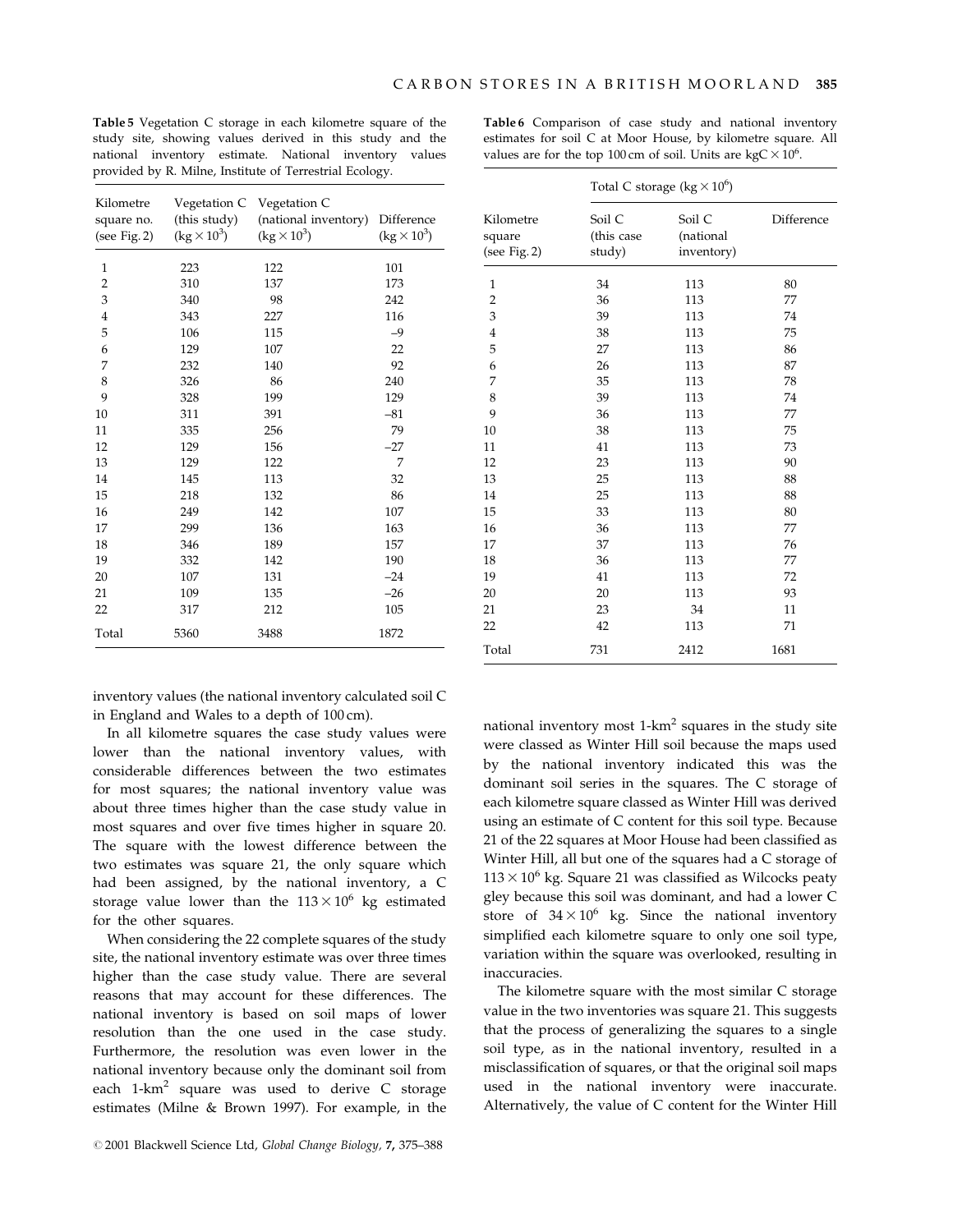soil series may be too high and unrepresentative of the Moor House soils.

In the national inventory, the C content of the Winter Hill soil series, the main blanket bog soil type in England and Wales, has been estimated to be  $113 \times 10^6$  kg km<sup>-2</sup>, or 113 kg C m<sup>-2</sup>. Because the national inventory estimates soil C in England and Wales only to a depth of 100 cm, the amount of C stored in the Winter Hill series must be to a depth of 100 cm. If it is assumed that the C content of peat is 50% as reported elsewhere (Heal & Smith 1978; Allen 1989; Immirzi et al. 1992), then the mean bulk density of the Winter Hill soil series must have been about  $0.23$  g cm<sup>-3</sup>. This value is considerably higher than most published measurements of peat bulk density ( $\approx$  $0.1 \text{ g m}^{-3}$ ; Clymo 1983) and, therefore, it may be that the Winter Hill soil C content is atypical of blanket bog, and that an estimate derived from the sampling at Moor House would be more representative.

If we assume the Moor House values for C stored in the Winter Hill blanket bog are more representative for this soil type than the values used in the national inventory, we can make a new national soil C estimate to illustrate the inventory's sensitivity to unrepresentative soil C-values. The Winter Hill soil series covers an area of  $2575 \text{ km}^2$  (based on the legend of the 1:250,000 Soil Map of England & Wales 1983) and, using the national inventory C-value for the Winter Hill soil series, contains  $292 \times 10^9$  kg (i.e.  $2575 \times 113 \times 10^6$  kg). However, the mean value of C stored in the  $21$  1-km<sup>2</sup> squares at Moor House classified as Winter Hill was  $34 \times 10^6$  kg km<sup>-2</sup>. If this value is used for the C content of the Winter Hill series, the total C contained in this soil in England and Wales becomes  $88 \times 10^9$  kg (i.e. 2575  $\times 34 \times 10^6$ kg). Thus, using the Moor House estimate of Winter Hill C content reduces the total soil C storage of England and Wales from  $2890 \times 10^9$  kg to  $2687 \times 10^9$ kg, a reduction of 7%. However, this new estimate assumes that the Moor House values for the C content in Winter Hill soils are more representative than the values in the national database; further sampling from other locations containing this important soil series are clearly necessary.

# Implications for producing terrestrial C inventories

The Moor House results suggest that consideration of true surface areas is unlikely to greatly improve estimates of terrestrial C storage because true surface areas were only slightly larger than the 2D areas normally used for C inventories. However, Moor House is an area of upland moorland with relatively low vegetation C storage and if woodland had occupied the steeper slopes considerable underestimation of

vegetation C stores may have occurred if only 2D areas had been used (e.g. Calluneto-Eriophoretum = 0.35 kg  $m^{-2}$ ; broad-leaved woodland =  $\approx$  6 kg m<sup>-2</sup>, Milne & Brown 1997). Consequently, it is suggested from the Moor House results that consideration of true surface areas will only significantly improve C storage estimates when vegetation of high C content (e.g. woodland) occupies steep slopes.

Inventories of vegetation C are likely to be more accurate than soil C inventories because vegetation is easier to map and sample. Consequently it is perhaps not surprising that the national inventory estimate for vegetation C appears more accurate than the soil C estimate. However, because far greater amounts of C exist within the soils at the site than vegetation, inaccuracy in the national inventory soil C estimate is of particular concern.

Many of the reported inventories of soil C have calculated C content to different depths, due for example, to the data being derived from soil surveys with different taxonomic requirements. For example, Batjes (1996) gives soil C densities for the soils of the world to the following depths: 0-30 cm, 0-50 cm, 0-100 cm and 0-200 cm. The UK's national C inventory uses soil C contents for the top 100 cm of soil for England and Wales, and the total soil depth for Scotland (Milne & Brown 1997). Other inventories have quantified soil  $C$  in the top 30 cm of soil only, because this is believed to be the most sensitive to climate change. In the present study, soil C has been calculated to a range of depths (30, 50, 100 cm and total depth) to enable the quantification of the underestimate made when determining C contents to depths less than the total soil depth. The results from Moor House show that soil C storage can be severely underestimated if quantified to depths below the total depth, with  $432 \times 10^6$ kg or 37% of all soil C being stored below 100 cm depth.

Similarly, Eswaran et al. (1995) found that not estimating C storage to the complete soil depth could lead to a large underestimation in global soil C estimates. Although most soil types contained > 50% of C in the top 25 cm of the soil, Eswaran et al. (1995) found that organic soils had less than 7% of total C in the top 25 cm. At Moor House, underestimation of the soil C store due to not evaluating the entire profile was because of deep peat soils; although quantifying  $C$  storage to specific depths allows comparison between studies (Batjes & Sombroek 1997), soil C inventories may be considerable underestimates, particularly in areas with highly organic soils, if total soil depth is not considered.

The large difference in estimated soil C storage between this case study and the national inventory illustrates the difficulties in deriving inventories of soil C. Although Moor House contains soils of high C storage and high variability, the discrepancies in the estimates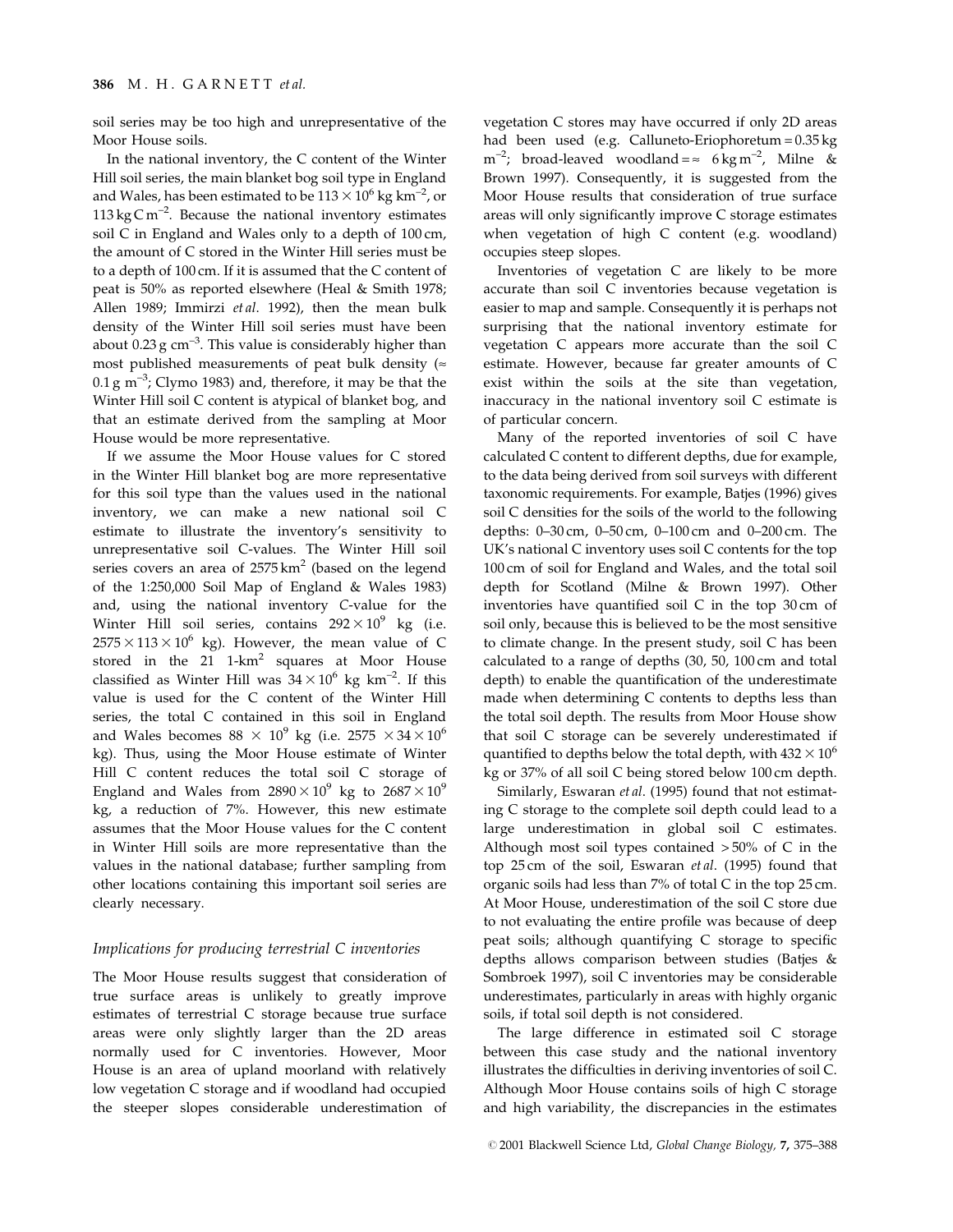for this site mirror the uncertainty in both national and global estimates of soil C. For example, Howard et al. (1995) estimated the soil C content of Great Britain to be  $21,784 \times 10^9$  kg, whilst a revised estimate produced by Milne & Brown (1997) of  $9838 \times 10^9$  kg was over half the previous estimate. Estimates of global soil C have ranged from  $700 \times 10^{12}$  kg to  $2946 \times 10^{12}$  kg (see Post *et al.* 1982) and many recent estimates have fallen between these values (e.g. Eswaran et al. 1993; Batjes 1996). However, given that the UK's national inventory is one of the more detailed inventories of terrestrial C stores, and apparently overestimates the C storage at Moor House by a factor of three, the reliability of the existing global estimates of terrestrial C stores must be open to question.

Although the moorlands of the UK represent only a small fraction of the global terrestrial C store, the resource of information available for Moor House gave a unique opportunity to test the accuracy of an existing national C inventory. It is unlikely that similar datasets of such high quality are available within regions with much higher C storage such as the extensive Canadian and Russian peatlands, thus preventing similar assessments. However, the present study has clearly shown that detailed assessments of C inventories are required to gain a realistic understanding of their accuracy. As has been recognized by other authors (e.g. Gorham 1991; Eswaran et al. 1995), improving current inventories of global C storage requires further sampling and surveying of soil and vegetation at higher resolution.

Clymo (1996) considers that global-scale estimates of terrestrial C storage, such as Gorham's (1991) widely quoted value for northern peatlands, should be treated only as indicative, although there is no doubt of the importance of peatlands for C storage. However, accurate estimates of terrestrial C storage are required in order to provide quantitative estimates of potential terrestrial  $CO<sub>2</sub>$  sources. The so-called 'missing C sink' may at least partially be attributed to inaccurate estimates of C storage (Jain et al. 1997). The results presented in this paper suggest that there is considerable scope for improving inventories of terrestrial C stores, and that current estimates of global stores should be treated only as indications of the true size of the global terrestrial C store.

# Acknowledgements

The authors would like to thank Jacky Garnett and Watts Stelling for assistance during fieldwork and the Environmental Change Network for providing the digitized maps of Moor House. We also thank Ronnie Milne and John Adamson for useful discussions, Mike Hornung for correlating the soil types, and English Nature for permitting the use of the Moor House Nature Reserve. MHG acknowledges the University of Newcastle-upon-Tyne, Institute of Terrestrial Ecology and the UK Department of Environment for funding.

## References

- Allen SE (1989) Chemical Analysis of Ecological Materials. Blackwell Scientific Publications, Oxford.
- Batjes NH (1996) Total carbon and nitrogen in the soils of the world. European Journal of Soil Science, 47, 151-163.
- Batjes NH, Sombroek WG (1997) Possibilities for carbon sequestration in tropical and subtropical soils. Global Change Biology, 3, 161-173.
- Bol RA, Harkness DD, Huang Y, Howard DM (1999) The influence of soil processes on carbon isotope distribution and turnover in the British uplands. European Journal of Soil Science, 50, 41-51.
- Bubier JL (1995) The relationship of vegetation to methane emission and hydrochemical gradients in northern peatlands. Journal of Ecology, 83, 403-420.
- Cao M, Woodward FI (1998) Dynamic responses of terrestrial ecosystem carbon cycling to global climate change. Nature, 393, 249-252.
- Clymo RS (1983) Peat. In: Ecosystems of the World 4A (ed. Gore AJP), Chapter 4, pp. 159-224. Elsevier, Amsterdam.
- Clymo RS (1984) The limits to peat bog growth. Philosophical Transactions of the Royal Society of London B, 303, 605-654.
- Clymo RS (1996) Assessing the accumulation of carbon in peatlands. In: Northern Peatlands in Global Climate Change (eds Laiho R et al.), pp. 207-212. SILMU: Proceedings of the International Workshop held in Hyytiala, Finland, 8-12 October, 1995, Publication of the Academy of Finland, Helsinki.
- Cuttle SP, Malcolm DC (1979) A corer for taking undisturbed peat samples. Plant and Soil, 51, 297-300.
- Eddy A, Welch D, Rawes M (1969) The vegetation of the Moor House National Nature Reserve in the Northern Pennines, England. Vegetatio, 16, 239-284.
- Eswaran H, Van der Berg E, Reich P (1993) Organic carbon in soils of the world. Journal of the Soil Science Society of America, 57, 192±194.
- Eswaran H, Van den Berg E, Reich P, Kimble J (1995) Global soil carbon resources. In: Soils and Global Change (eds Lal R et al.), pp. 27-43. CRC Press Inc, Boca Raton, FL.
- FAO (1988). FAO-Unesco Soil Map of the World. ISRIC, Wageningen.
- Forrest GI (1971) Structure and production of north Pennine blanket bog vegetation. Journal of Ecology, 59, 453-479.
- Forrest GI, Smith RAH (1975) The productivity of a range of blanket bog vegetation types in the northern Pennines. Journal of Ecology, 63, 173-202.
- Garnett MH (1998) Carbon Storage in Pennine Moorland and Response to Change. PhD thesis, University of Newcastle-upon-Tyne.
- Gore AJP (1968) The supply of six elements by rain to an upland peat area. Journal of Ecology, 56, 483-495.
- Gorham E (1991) Northern peatlands: Role in the carbon cycle and probable responses to climatic warming. Ecological Applications, **1,** 182-195.
- Harden JW, O'Neill KP, Trumbore SE, Veldhuis H, Stocks BJ (1997) Moss and soil contributions to the annual net carbon